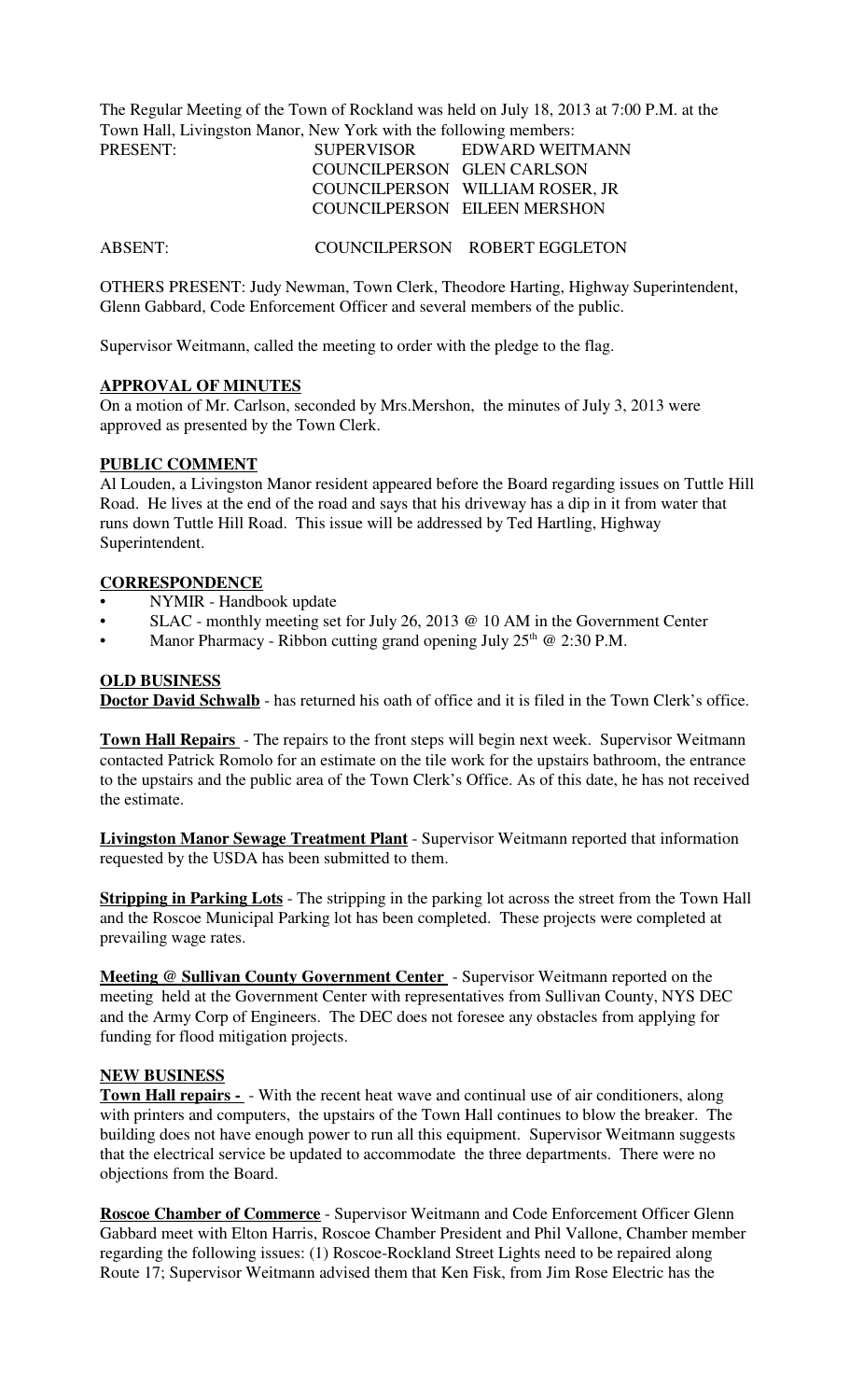# *REGULAR MEETING, TOWN O F ROCKLAND, JULY 18, 2013*

supplies necessary to repair said lights, but the highway must be closed to do the repairs; (2) request of adopting an ordinance on out-door furnaces; (3) Handicap symbols repainted in the Roscoe Municipal Parking lot; (this has been completed) (4) town ordinance on garbage bins; (5) issues relating to occupants of apartments parking on Stewart Avenue (taking up parking spaces for customers;) (6) a request for public parking on the Roscoe-Rockland Fire Department property; (7) request to have a sign made designating the Roscoe Municipal Parking area,(the Board feels that this issue can be completed;) (8) clean out under the highway on Stewart Avenue - Supervisor Weitmann reported that this is either the State Department of Transportation or Counties issue not the Town; and (9) restripping the parking lines on Stewart Avenue.

**Supervisors Monthly report** was presented. Motion by Mr. Carlson, seconded by Mrs. Mershon, to accept the Supervisor's monthly report. 4 AYES - Carried

# **Water and Sewer Log** was presented

# **DEPARTMENT HEADS**

**Ted Hartling, Highway Superintendent** reported that the street paving in Livingston Manor is done. He anticipates the sealing to start on the 29<sup>th</sup>.

**Glenn Gabbard, Code Enforcement Officer** reported that he issued 12 order to remedy violations and 15 building permits. He also reported on a meeting he had with Supervisor Weitmann and the New York State DEC regarding the flood prevention law. They recommended changes to our flood prevention law and will be sending information on this issue. Once received, a public hearing will be set to adopt revisions to our law.

# **APPROVAL OF BILLS**

On a motion of Mr. Carlson, seconded by Mrs. Mershon, the following resolution was ADOPTED - VOTE - Ayes 4, Nays 0 - RESOLVED - to approve the bills on abstract #14 dated July 18, 2013, in the following amounts:

| In the following unionities.  |          |                |
|-------------------------------|----------|----------------|
| General Fund                  | #234-251 | \$26,699.45    |
| Highway                       | #237-260 | \$36,777.34    |
| Livingston Manor Water        | #111-118 | 3,237.00       |
| <b>Livingston Manor Sewer</b> | #119-127 | 3,276.53<br>S. |
| Roscoe Sewer                  | #95-104  | 2,402.67<br>\$ |
| Roscoe-Rockland Water         | #102-112 | 3,820.85<br>S. |
| Roscoe-Rockland Light         | $#30-31$ | 927.44<br>\$   |
| Hazel Park Light              | $#16-17$ | 48.03<br>\$    |
| Livingston Manor Light        | $#20-21$ | 1,722.75<br>\$ |

# **PUBLIC COMMENT**

Al Louden, a Livingston Manor resident appeared before the board regarding high grass on a parcel located along Tuttle Hill. This issue will be addressed by our Code Enforcement Officer.

### **ADJOURNMENT**

On motion by Mr. Roser, seconded by Mr. Carlson, the meeting was adjourned at 7:42 PM.

Respectfully submitted,

 Judy Newman, RMC Town Clerk

 $\overline{\phantom{a}}$  ,  $\overline{\phantom{a}}$  ,  $\overline{\phantom{a}}$  ,  $\overline{\phantom{a}}$  ,  $\overline{\phantom{a}}$  ,  $\overline{\phantom{a}}$  ,  $\overline{\phantom{a}}$  ,  $\overline{\phantom{a}}$  ,  $\overline{\phantom{a}}$  ,  $\overline{\phantom{a}}$  ,  $\overline{\phantom{a}}$  ,  $\overline{\phantom{a}}$  ,  $\overline{\phantom{a}}$  ,  $\overline{\phantom{a}}$  ,  $\overline{\phantom{a}}$  ,  $\overline{\phantom{a}}$